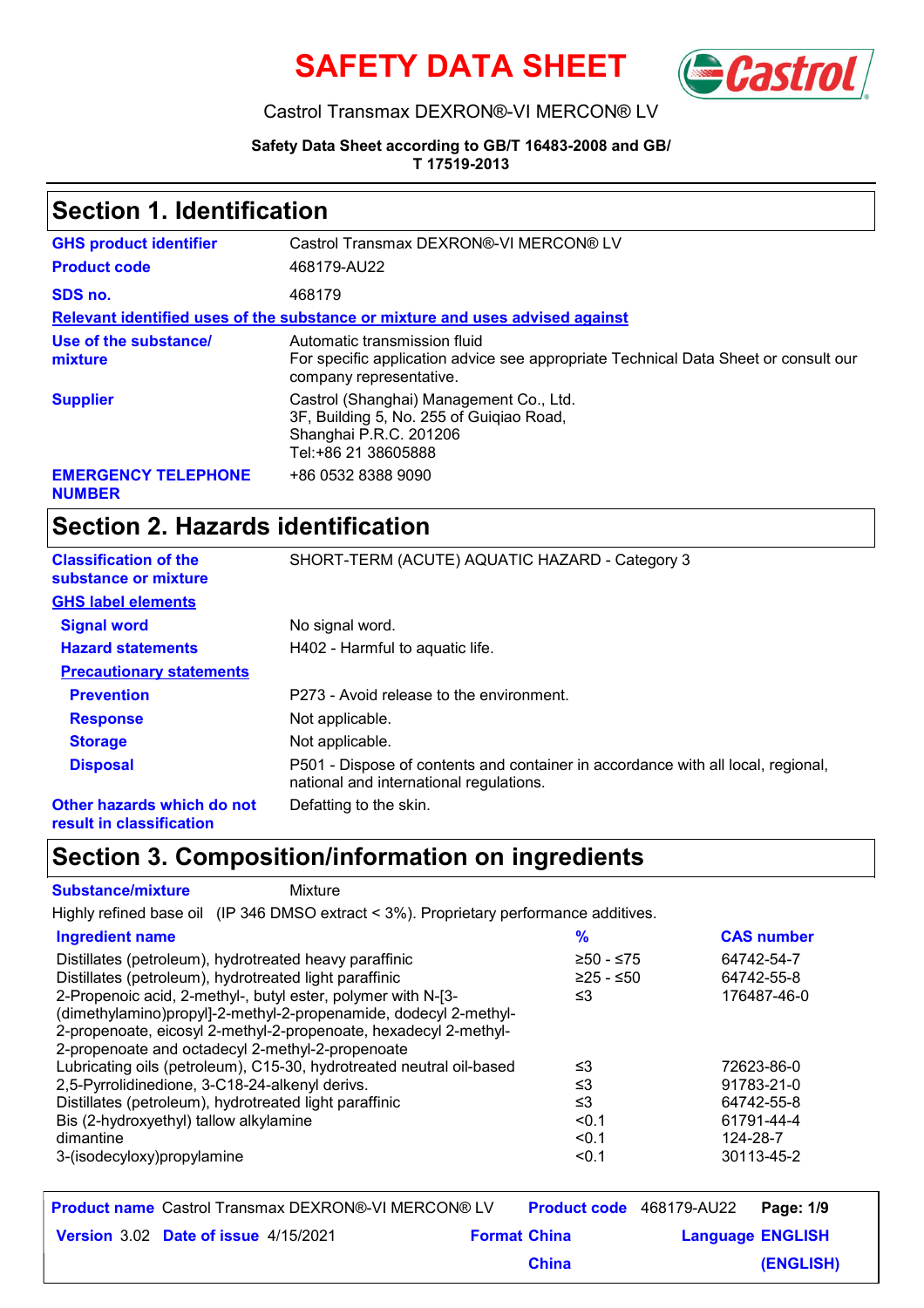### **Section 3. Composition/information on ingredients**

2-(2-heptadec-8-enyl-2-imidazolin-1-yl)ethanol <0.1 95-38-5

**There are no additional ingredients present which, within the current knowledge of the supplier and in the concentrations applicable, are classified as hazardous to health or the environment and hence require reporting in this section.**

**Occupational exposure limits, if available, are listed in Section 8.**

### **Section 4. First aid measures**

| <b>Description of necessary first aid measures</b> |                                                                                                                                                                                                                                                                                                |
|----------------------------------------------------|------------------------------------------------------------------------------------------------------------------------------------------------------------------------------------------------------------------------------------------------------------------------------------------------|
| <b>Eye contact</b>                                 | In case of contact, immediately flush eyes with plenty of water for at least 15<br>minutes. Eyelids should be held away from the eyeball to ensure thorough rinsing.<br>Check for and remove any contact lenses. Get medical attention.                                                        |
| <b>Inhalation</b>                                  | If inhaled, remove to fresh air. In case of inhalation of decomposition products in a<br>fire, symptoms may be delayed. The exposed person may need to be kept under<br>medical surveillance for 48 hours. Get medical attention if symptoms occur.                                            |
| <b>Skin contact</b>                                | Wash skin thoroughly with soap and water or use recognised skin cleanser.<br>Remove contaminated clothing and shoes. Wash clothing before reuse. Clean<br>shoes thoroughly before reuse. Get medical attention if symptoms occur.                                                              |
| <b>Ingestion</b>                                   | Do not induce vomiting unless directed to do so by medical personnel. Never give<br>anything by mouth to an unconscious person. If unconscious, place in recovery<br>position and get medical attention immediately. Get medical attention if adverse<br>health effects persist or are severe. |
|                                                    | Indication of immediate medical attention and special treatment needed, if necessary                                                                                                                                                                                                           |
| <b>Notes to physician</b>                          | Treatment should in general be symptomatic and directed to relieving any effects.<br>In case of inhalation of decomposition products in a fire, symptoms may be delayed.<br>The exposed person may need to be kept under medical surveillance for 48 hours.                                    |
| <b>Specific treatments</b>                         | No specific treatment.                                                                                                                                                                                                                                                                         |
| <b>Protection of first-aiders</b>                  | No action shall be taken involving any personal risk or without suitable training. It<br>may be dangerous to the person providing aid to give mouth-to-mouth resuscitation.                                                                                                                    |

#### **Most important symptoms/effects, acute and delayed**

**See Section 11 for more detailed information on health effects and symptoms.**

### **Section 5. Firefighting measures**

| <b>Extinguishing media</b>                               |                                                                                                                                                                                                                                                                          |
|----------------------------------------------------------|--------------------------------------------------------------------------------------------------------------------------------------------------------------------------------------------------------------------------------------------------------------------------|
| <b>Suitable extinguishing</b><br>media                   | Use foam or all-purpose dry chemical to extinguish.                                                                                                                                                                                                                      |
| <b>Unsuitable extinguishing</b><br>media                 | Do not use water jet.                                                                                                                                                                                                                                                    |
| <b>Specific hazards arising</b><br>from the chemical     | Fire water contaminated with this material must be contained and prevented from<br>being discharged to any waterway, sewer or drain. In a fire or if heated, a pressure<br>increase will occur and the container may burst. This material is harmful to aquatic<br>life. |
| <b>Hazardous thermal</b><br>decomposition products       | Combustion products may include the following:<br>carbon oxides (CO, CO <sub>2</sub> ) (carbon monoxide, carbon dioxide)<br>nitrogen oxides (NO, NO <sub>2</sub> etc.)                                                                                                   |
| <b>Special protective actions</b><br>for fire-fighters   | No action shall be taken involving any personal risk or without suitable training.<br>Promptly isolate the scene by removing all persons from the vicinity of the incident if<br>there is a fire.                                                                        |
| <b>Special protective</b><br>equipment for fire-fighters | Fire-fighters should wear positive pressure self-contained breathing apparatus<br>(SCBA) and full turnout gear.                                                                                                                                                          |

| <b>Product name</b> Castrol Transmax DEXRON®-VI MERCON® LV |                     |              | <b>Product code</b> 468179-AU22 | Page: 2/9 |
|------------------------------------------------------------|---------------------|--------------|---------------------------------|-----------|
| Version 3.02 Date of issue 4/15/2021                       | <b>Format China</b> |              | <b>Language ENGLISH</b>         |           |
|                                                            |                     | <b>China</b> |                                 | (ENGLISH) |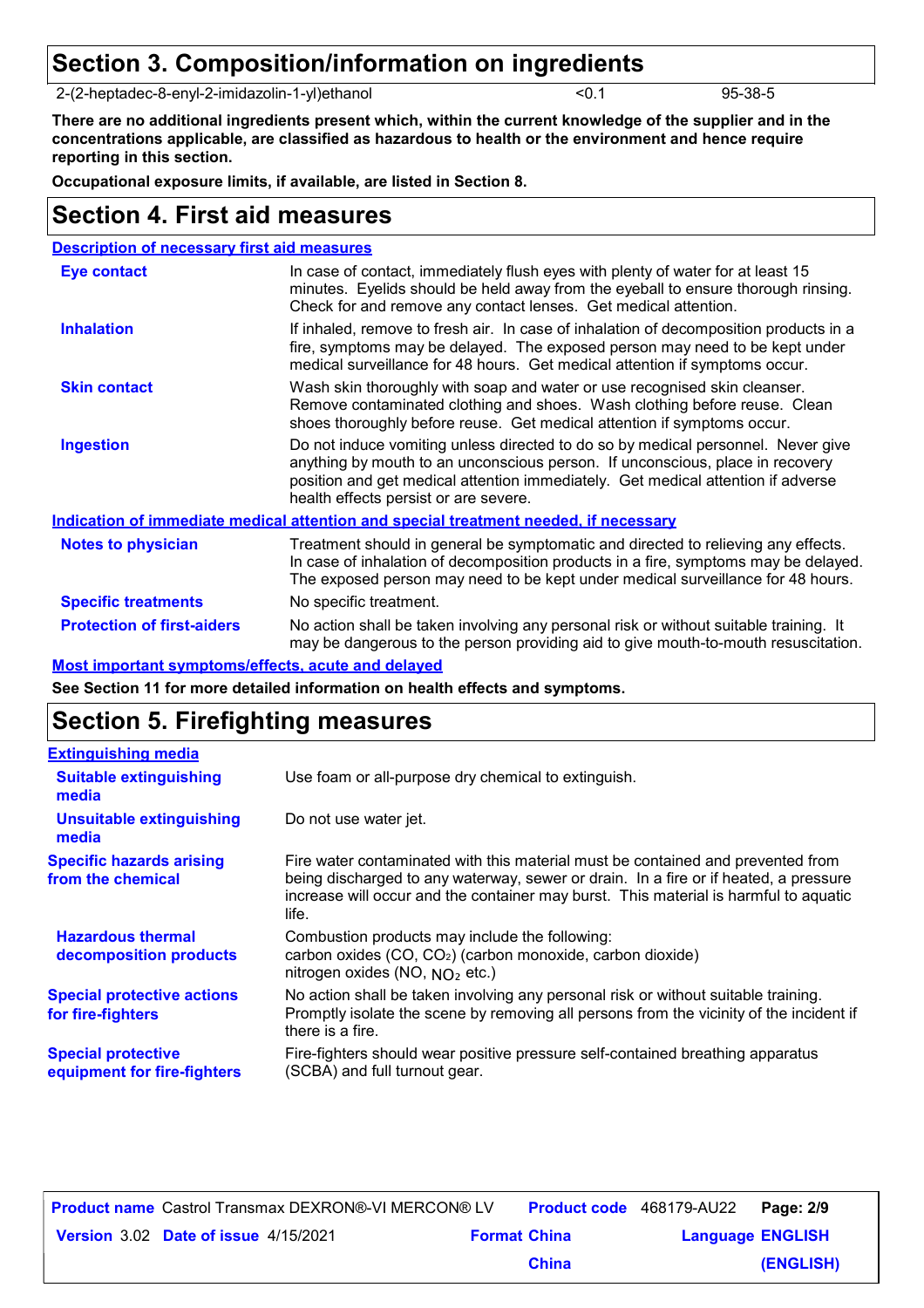# **Section 6. Accidental release measures**

|                                                             | Personal precautions, protective equipment and emergency procedures                                                                                                                                                                                                                                                                                                                                                                                                                                                      |  |  |
|-------------------------------------------------------------|--------------------------------------------------------------------------------------------------------------------------------------------------------------------------------------------------------------------------------------------------------------------------------------------------------------------------------------------------------------------------------------------------------------------------------------------------------------------------------------------------------------------------|--|--|
| <b>For non-emergency</b><br>personnel                       | Contact emergency personnel. No action shall be taken involving any personal risk<br>or without suitable training. Evacuate surrounding areas. Keep unnecessary and<br>unprotected personnel from entering. Do not touch or walk through spilt material.<br>Avoid breathing vapour or mist. Provide adequate ventilation. Put on appropriate<br>personal protective equipment. Floors may be slippery; use care to avoid falling.                                                                                        |  |  |
| For emergency responders                                    | Entry into a confined space or poorly ventilated area contaminated with vapour, mist<br>or fume is extremely hazardous without the correct respiratory protective equipment<br>and a safe system of work. Wear self-contained breathing apparatus. Wear a<br>suitable chemical protective suit. Chemical resistant boots. See also the<br>information in "For non-emergency personnel".                                                                                                                                  |  |  |
| <b>Environmental precautions</b>                            | Avoid dispersal of spilt material and runoff and contact with soil, waterways, drains<br>and sewers. Inform the relevant authorities if the product has caused environmental<br>pollution (sewers, waterways, soil or air). Water polluting material. May be harmful<br>to the environment if released in large quantities.                                                                                                                                                                                              |  |  |
| <b>Methods and material for containment and cleaning up</b> |                                                                                                                                                                                                                                                                                                                                                                                                                                                                                                                          |  |  |
| <b>Small spill</b>                                          | Stop leak if without risk. Move containers from spill area. Absorb with an inert<br>material and place in an appropriate waste disposal container. Dispose of via a<br>licensed waste disposal contractor.                                                                                                                                                                                                                                                                                                               |  |  |
| <b>Large spill</b>                                          | Stop leak if without risk. Move containers from spill area. Approach the release<br>from upwind. Prevent entry into sewers, water courses, basements or confined<br>areas. Contain and collect spillage with non-combustible, absorbent material e.g.<br>sand, earth, vermiculite or diatomaceous earth and place in container for disposal<br>according to local regulations. Contaminated absorbent material may pose the<br>same hazard as the spilt product. Dispose of via a licensed waste disposal<br>contractor. |  |  |

## **Section 7. Handling and storage**

#### **Precautions for safe handling**

| <b>Protective measures</b>                                                | Put on appropriate personal protective equipment (see Section 8). Do not ingest.<br>Avoid contact with eyes, skin and clothing. Avoid breathing vapour or mist. Keep in<br>the original container or an approved alternative made from a compatible material,<br>kept tightly closed when not in use. Empty containers retain product residue and<br>can be hazardous. Do not reuse container. Avoid contact of spilt material and<br>runoff with soil and surface waterways.                                                                                                                  |
|---------------------------------------------------------------------------|------------------------------------------------------------------------------------------------------------------------------------------------------------------------------------------------------------------------------------------------------------------------------------------------------------------------------------------------------------------------------------------------------------------------------------------------------------------------------------------------------------------------------------------------------------------------------------------------|
| <b>Advice on general</b><br>occupational hygiene                          | Eating, drinking and smoking should be prohibited in areas where this material is<br>handled, stored and processed. Wash thoroughly after handling. Remove<br>contaminated clothing and protective equipment before entering eating areas. See<br>also Section 8 for additional information on hygiene measures.                                                                                                                                                                                                                                                                               |
| <b>Conditions for safe storage,</b><br>including any<br>incompatibilities | Store in accordance with local regulations. Store in original container protected<br>from direct sunlight in a dry, cool and well-ventilated area, away from incompatible<br>materials (see Section 10) and food and drink. Keep container tightly closed and<br>sealed until ready for use. Store and use only in equipment/containers designed for<br>use with this product. Containers that have been opened must be carefully resealed<br>and kept upright to prevent leakage. Do not store in unlabelled containers. Use<br>appropriate containment to avoid environmental contamination. |
| <b>Not suitable</b>                                                       | Prolonged exposure to elevated temperature                                                                                                                                                                                                                                                                                                                                                                                                                                                                                                                                                     |

| <b>Product name</b> Castrol Transmax DEXRON®-VI MERCON® LV |                     |              | <b>Product code</b> 468179-AU22 | Page: 3/9 |
|------------------------------------------------------------|---------------------|--------------|---------------------------------|-----------|
| Version 3.02 Date of issue 4/15/2021                       | <b>Format China</b> |              | <b>Language ENGLISH</b>         |           |
|                                                            |                     | <b>China</b> |                                 | (ENGLISH) |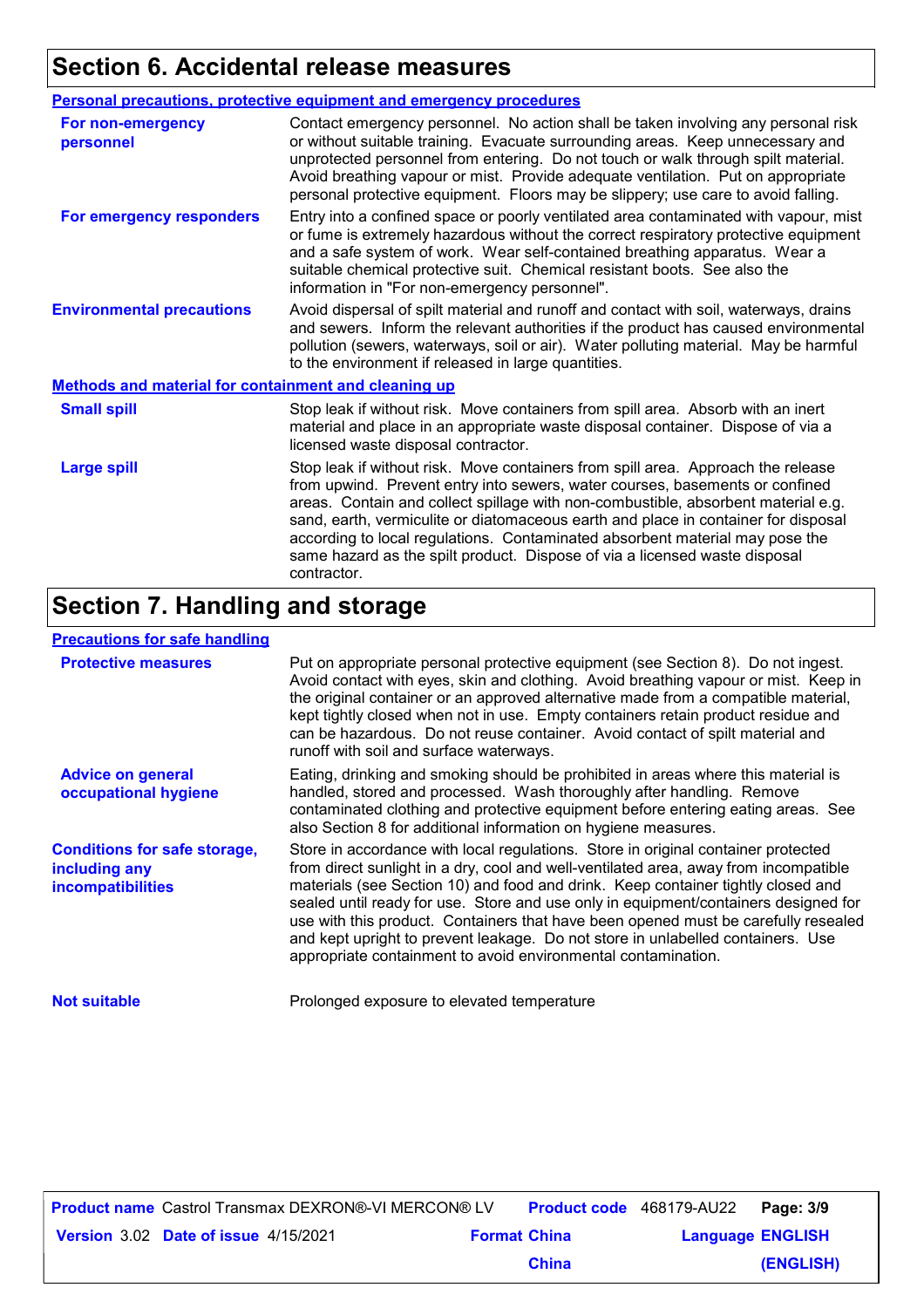# **Section 8. Exposure controls/personal protection**

#### **Control parameters**

**Occupational exposure limits**

| <b>Ingredient name</b>                                               | <b>Exposure limits</b>                            |
|----------------------------------------------------------------------|---------------------------------------------------|
| Distillates (petroleum), hydrotreated heavy paraffinic               | <b>ACGIH TLV (United States).</b>                 |
|                                                                      | TWA: 5 mg/m <sup>3</sup> 8 hours. Issued/Revised: |
|                                                                      | 11/2009 Form: Inhalable fraction                  |
| Distillates (petroleum), hydrotreated light paraffinic               | <b>ACGIH TLV (United States).</b>                 |
|                                                                      | TWA: 5 mg/m <sup>3</sup> 8 hours. Issued/Revised: |
|                                                                      | 11/2009 Form: Inhalable fraction                  |
| Lubricating oils (petroleum), C15-30, hydrotreated neutral oil-based | <b>ACGIH TLV (United States).</b>                 |
|                                                                      | TWA: 5 mg/m <sup>3</sup> 8 hours. Issued/Revised: |
|                                                                      | 11/2009 Form: Inhalable fraction                  |
| Distillates (petroleum), hydrotreated light paraffinic               | <b>ACGIH TLV (United States).</b>                 |
|                                                                      | TWA: 5 mg/m <sup>3</sup> 8 hours. Issued/Revised: |
|                                                                      | 11/2009 Form: Inhalable fraction                  |

| <b>Appropriate engineering</b><br><b>controls</b> | All activities involving chemicals should be assessed for their risks to health, to<br>ensure exposures are adequately controlled. Personal protective equipment should<br>only be considered after other forms of control measures (e.g. engineering controls)<br>have been suitably evaluated. Personal protective equipment should conform to<br>appropriate standards, be suitable for use, be kept in good condition and properly<br>maintained.                                                                                                                                                                                                                                                                                                                                           |
|---------------------------------------------------|-------------------------------------------------------------------------------------------------------------------------------------------------------------------------------------------------------------------------------------------------------------------------------------------------------------------------------------------------------------------------------------------------------------------------------------------------------------------------------------------------------------------------------------------------------------------------------------------------------------------------------------------------------------------------------------------------------------------------------------------------------------------------------------------------|
|                                                   | Your supplier of personal protective equipment should be consulted for advice on<br>selection and appropriate standards. For further information contact your national<br>organisation for standards.<br>Provide exhaust ventilation or other engineering controls to keep the relevant<br>airborne concentrations below their respective occupational exposure limits.<br>The final choice of protective equipment will depend upon a risk assessment. It is                                                                                                                                                                                                                                                                                                                                   |
|                                                   | important to ensure that all items of personal protective equipment are compatible.                                                                                                                                                                                                                                                                                                                                                                                                                                                                                                                                                                                                                                                                                                             |
| <b>Environmental exposure</b><br>controls         | Emissions from ventilation or work process equipment should be checked to ensure<br>they comply with the requirements of environmental protection legislation. In some<br>cases, fume scrubbers, filters or engineering modifications to the process<br>equipment will be necessary to reduce emissions to acceptable levels.                                                                                                                                                                                                                                                                                                                                                                                                                                                                   |
|                                                   |                                                                                                                                                                                                                                                                                                                                                                                                                                                                                                                                                                                                                                                                                                                                                                                                 |
| <b>Individual protection measures</b>             |                                                                                                                                                                                                                                                                                                                                                                                                                                                                                                                                                                                                                                                                                                                                                                                                 |
| <b>Hygiene measures</b>                           | Wash hands, forearms and face thoroughly after handling chemical products, before<br>eating, smoking and using the lavatory and at the end of the working period.<br>Appropriate techniques should be used to remove potentially contaminated clothing.<br>Wash contaminated clothing before reusing. Ensure that eyewash stations and<br>safety showers are close to the workstation location.                                                                                                                                                                                                                                                                                                                                                                                                 |
| <b>Eye/face protection</b>                        | Safety glasses with side shields.                                                                                                                                                                                                                                                                                                                                                                                                                                                                                                                                                                                                                                                                                                                                                               |
| <b>Skin protection</b>                            |                                                                                                                                                                                                                                                                                                                                                                                                                                                                                                                                                                                                                                                                                                                                                                                                 |
| <b>Hand protection</b>                            | Wear protective gloves if prolonged or repeated contact is likely. Wear chemical<br>resistant gloves. Recommended: Nitrile gloves. The correct choice of protective<br>gloves depends upon the chemicals being handled, the conditions of work and use,<br>and the condition of the gloves (even the best chemically resistant glove will break<br>down after repeated chemical exposures). Most gloves provide only a short time of<br>protection before they must be discarded and replaced. Because specific work<br>environments and material handling practices vary, safety procedures should be<br>developed for each intended application. Gloves should therefore be chosen in<br>consultation with the supplier/manufacturer and with a full assessment of the<br>working conditions. |
|                                                   |                                                                                                                                                                                                                                                                                                                                                                                                                                                                                                                                                                                                                                                                                                                                                                                                 |

|                                      | <b>Product name</b> Castrol Transmax DEXRON®-VI MERCON® LV |                     |              | <b>Product code</b> 468179-AU22 | Page: 4/9 |
|--------------------------------------|------------------------------------------------------------|---------------------|--------------|---------------------------------|-----------|
| Version 3.02 Date of issue 4/15/2021 |                                                            | <b>Format China</b> |              | <b>Language ENGLISH</b>         |           |
|                                      |                                                            |                     | <b>China</b> |                                 | (ENGLISH) |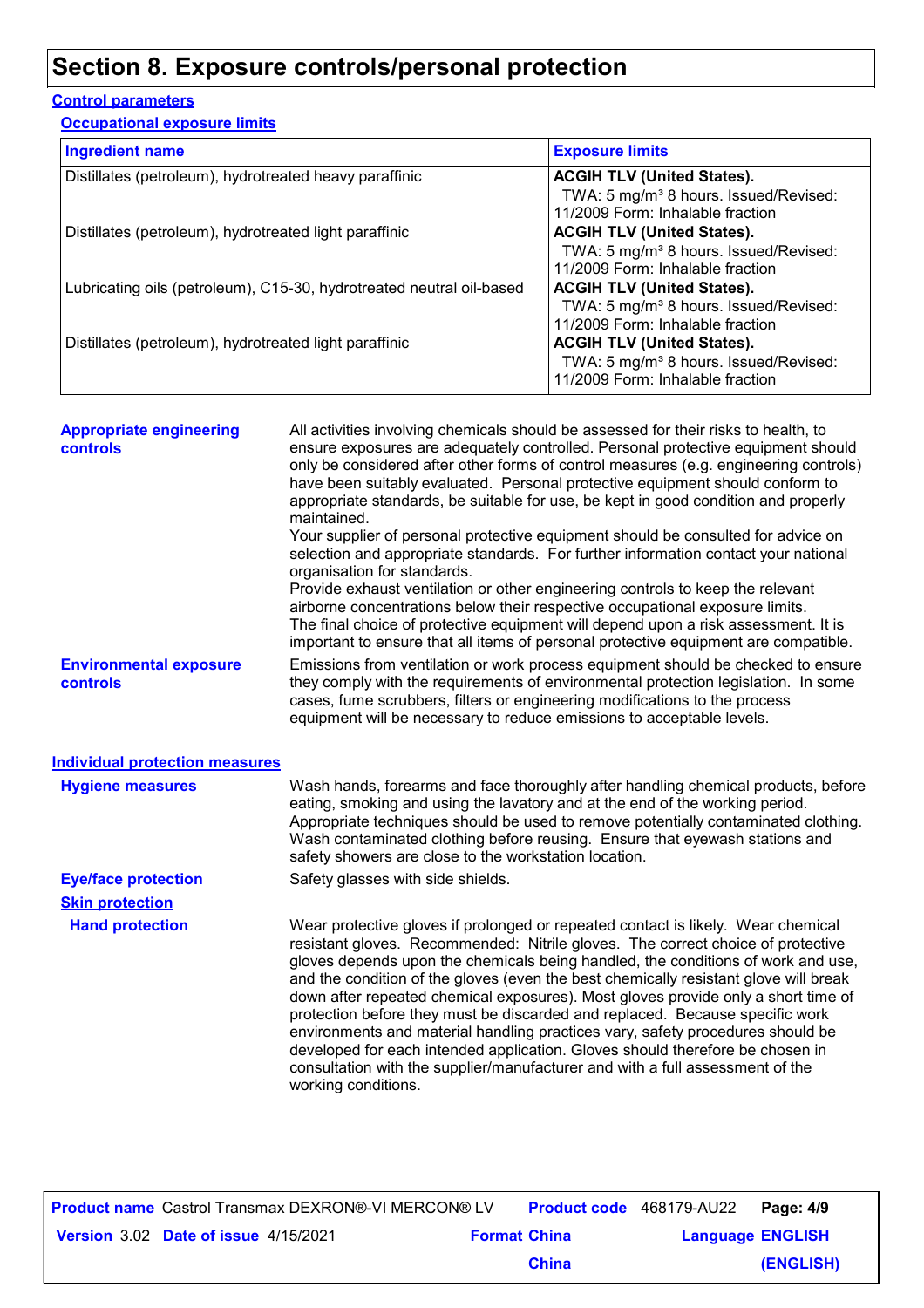# **Section 8. Exposure controls/personal protection**

| <b>Skin protection</b>        | Use of protective clothing is good industrial practice.<br>Personal protective equipment for the body should be selected based on the task<br>being performed and the risks involved and should be approved by a specialist<br>before handling this product.<br>Cotton or polyester/cotton overalls will only provide protection against light<br>superficial contamination that will not soak through to the skin. Overalls should be<br>laundered on a regular basis. When the risk of skin exposure is high (e.g. when<br>cleaning up spillages or if there is a risk of splashing) then chemical resistant aprons<br>and/or impervious chemical suits and boots will be required. |
|-------------------------------|---------------------------------------------------------------------------------------------------------------------------------------------------------------------------------------------------------------------------------------------------------------------------------------------------------------------------------------------------------------------------------------------------------------------------------------------------------------------------------------------------------------------------------------------------------------------------------------------------------------------------------------------------------------------------------------|
| <b>Respiratory protection</b> | In case of insufficient ventilation, wear suitable respiratory equipment.<br>The correct choice of respiratory protection depends upon the chemicals being<br>handled, the conditions of work and use, and the condition of the respiratory<br>equipment. Safety procedures should be developed for each intended application.<br>Respiratory protection equipment should therefore be chosen in consultation with<br>the supplier/manufacturer and with a full assessment of the working conditions.                                                                                                                                                                                 |

# **Section 9. Physical and chemical properties**

| <b>Appearance</b>                                 |                                                                                                                                   |
|---------------------------------------------------|-----------------------------------------------------------------------------------------------------------------------------------|
| <b>Physical state</b>                             | Liquid.                                                                                                                           |
| <b>Colour</b>                                     | Red.                                                                                                                              |
| <b>Odour</b>                                      | Mild.                                                                                                                             |
| <b>Odour threshold</b>                            | Not available.                                                                                                                    |
| pH                                                | Not applicable.                                                                                                                   |
| <b>Melting point</b>                              | Not available.                                                                                                                    |
| <b>Boiling point</b>                              | Not available.                                                                                                                    |
| <b>Drop Point</b>                                 | Not available.                                                                                                                    |
| <b>Flash point</b>                                | Open cup: >180°C (>356°F) [Cleveland.]                                                                                            |
| <b>Evaporation rate</b>                           | Not available.                                                                                                                    |
| <b>Flammability (solid, gas)</b>                  | Not applicable. Based on - Physical state                                                                                         |
| Lower and upper explosive<br>(flammable) limits   | Not available.                                                                                                                    |
| <b>Vapour pressure</b>                            | Not available.                                                                                                                    |
| <b>Vapour density</b>                             | Not available.                                                                                                                    |
| <b>Relative density</b>                           | Not available.                                                                                                                    |
| <b>Density</b>                                    | <1000 kg/m <sup>3</sup> (<1 g/cm <sup>3</sup> ) at 15 <sup>°</sup> C                                                              |
| <b>Solubility</b>                                 | insoluble in water.                                                                                                               |
| <b>Partition coefficient: n-</b><br>octanol/water | Not available.                                                                                                                    |
| <b>Auto-ignition temperature</b>                  | Not available.                                                                                                                    |
| <b>Decomposition temperature</b>                  | Not available.                                                                                                                    |
| <b>Viscosity</b>                                  | Kinematic: $30.2 \text{ mm}^2/\text{s}$ (30.2 cSt) at 40°C<br>Kinematic: 5.6 to 6.2 mm <sup>2</sup> /s (5.6 to 6.2 cSt) at 100 °C |

# **Section 10. Stability and reactivity**

| <b>Reactivity</b>                            | No specific test data available for this product. Refer to Conditions to avoid and<br>Incompatible materials for additional information.                                   |
|----------------------------------------------|----------------------------------------------------------------------------------------------------------------------------------------------------------------------------|
| <b>Chemical stability</b>                    | The product is stable.                                                                                                                                                     |
| <b>Possibility of hazardous</b><br>reactions | Under normal conditions of storage and use, hazardous reactions will not occur.<br>Under normal conditions of storage and use, hazardous polymerisation will not<br>occur. |
| <b>Conditions to avoid</b>                   | Avoid all possible sources of ignition (spark or flame).                                                                                                                   |
| <b>Incompatible materials</b>                | Reactive or incompatible with the following materials: oxidising materials.                                                                                                |

| <b>Product name</b> Castrol Transmax DEXRON®-VI MERCON® LV |                     |              | <b>Product code</b> 468179-AU22 Page: 5/9 |           |
|------------------------------------------------------------|---------------------|--------------|-------------------------------------------|-----------|
| Version 3.02 Date of issue 4/15/2021                       | <b>Format China</b> |              | <b>Language ENGLISH</b>                   |           |
|                                                            |                     | <b>China</b> |                                           | (ENGLISH) |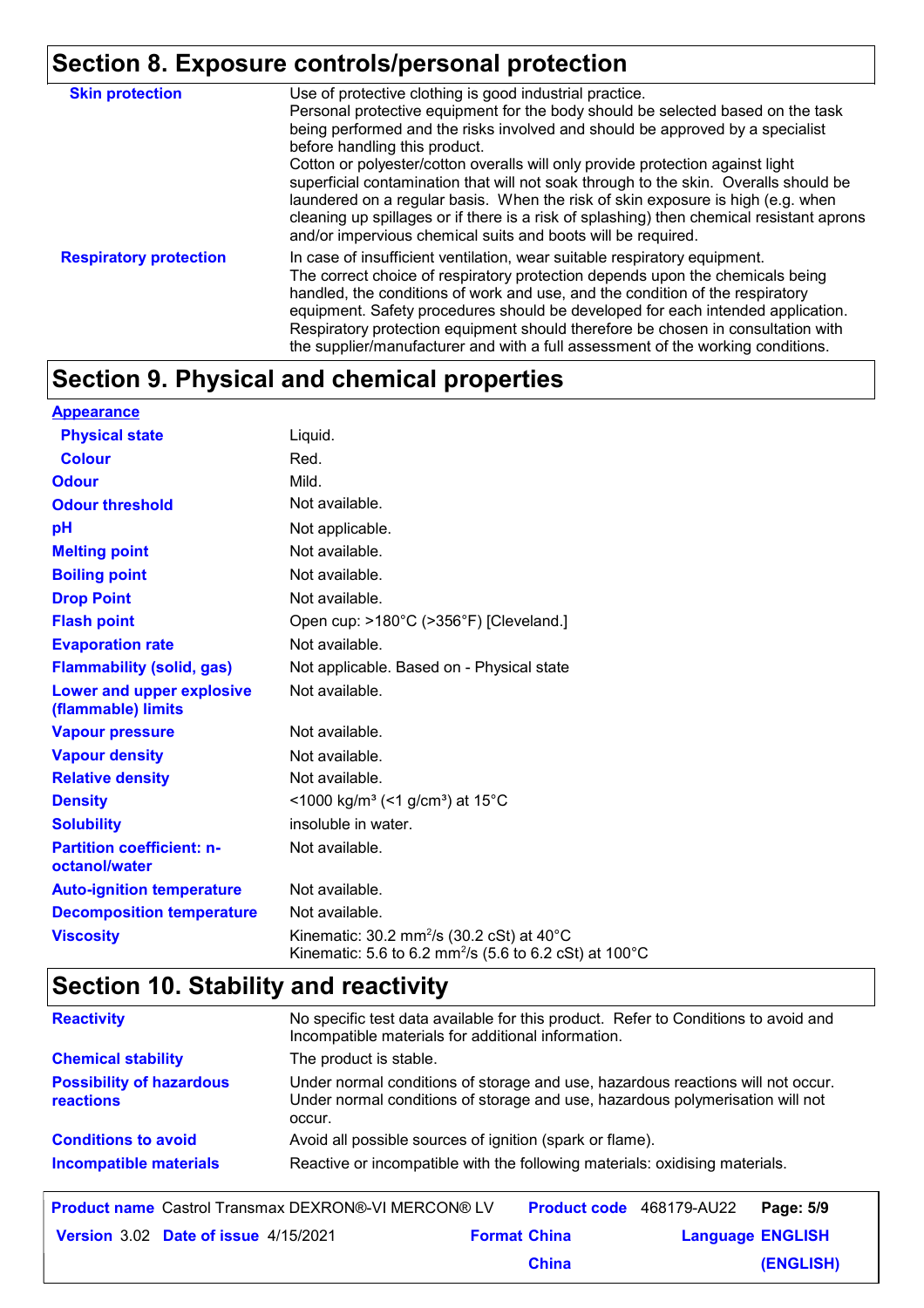### **Section 10. Stability and reactivity**

**Hazardous decomposition products**

Under normal conditions of storage and use, hazardous decomposition products should not be produced.

### **Section 11. Toxicological information**

#### **Information on toxicological effects**

**Specific target organ toxicity (repeated exposure)**

| <b>Name</b>                                    | <b>Category</b> | ∣ Route of<br>exposure | <b>Target organs</b>          |
|------------------------------------------------|-----------------|------------------------|-------------------------------|
| 2-(2-heptadec-8-enyl-2-imidazolin-1-yl)ethanol | Category 2      | oral                   | digestive system,<br>l thvmus |

| <b>Information on likely routes</b><br>of exposure | Routes of entry anticipated: Dermal, Inhalation.                                                                            |
|----------------------------------------------------|-----------------------------------------------------------------------------------------------------------------------------|
| <b>Potential acute health effects</b>              |                                                                                                                             |
| <b>Eye contact</b>                                 | No known significant effects or critical hazards.                                                                           |
| <b>Inhalation</b>                                  | Exposure to decomposition products may cause a health hazard. Serious effects<br>may be delayed following exposure.         |
| <b>Skin contact</b>                                | Defatting to the skin. May cause skin dryness and irritation.                                                               |
| <b>Ingestion</b>                                   | No known significant effects or critical hazards.                                                                           |
|                                                    | Symptoms related to the physical, chemical and toxicological characteristics                                                |
| <b>Eye contact</b>                                 | No specific data.                                                                                                           |
| <b>Inhalation</b>                                  | May be harmful by inhalation if exposure to vapour, mists or fumes resulting from<br>thermal decomposition products occurs. |
| <b>Skin contact</b>                                | Adverse symptoms may include the following:<br>irritation<br>dryness<br>cracking                                            |
| <b>Ingestion</b>                                   | No specific data.                                                                                                           |
|                                                    | Delayed and immediate effects as well as chronic effects from short and long-term exposure                                  |
| <b>Eye contact</b>                                 | Potential risk of transient stinging or redness if accidental eye contact occurs.                                           |
| <b>Skin contact</b>                                | Prolonged or repeated contact can defat the skin and lead to irritation, cracking and/<br>or dermatitis.                    |
| <b>Ingestion</b>                                   | Ingestion of large quantities may cause nausea and diarrhoea.                                                               |
| <b>Short term exposure</b>                         |                                                                                                                             |
| <b>Potential immediate</b><br>effects              | Not available.                                                                                                              |
| <b>Potential delayed effects</b>                   | Not available.                                                                                                              |
| Long term exposure                                 |                                                                                                                             |
| <b>Potential immediate</b><br>effects              | Not available.                                                                                                              |
| <b>Potential delayed effects</b>                   | Not available.                                                                                                              |
| <b>Potential chronic health effects</b>            |                                                                                                                             |
| <b>General</b>                                     | No known significant effects or critical hazards.                                                                           |
| <b>Carcinogenicity</b>                             | No known significant effects or critical hazards.                                                                           |
| <b>Mutagenicity</b>                                | No known significant effects or critical hazards.                                                                           |
| <b>Teratogenicity</b>                              | No known significant effects or critical hazards.                                                                           |
| <b>Developmental effects</b>                       | No known significant effects or critical hazards.                                                                           |
|                                                    |                                                                                                                             |

| <b>Product name</b> Castrol Transmax DEXRON®-VI MERCON® LV |                     |              | <b>Product code</b> 468179-AU22 | Page: 6/9 |
|------------------------------------------------------------|---------------------|--------------|---------------------------------|-----------|
| Version 3.02 Date of issue 4/15/2021                       | <b>Format China</b> |              | <b>Language ENGLISH</b>         |           |
|                                                            |                     | <b>China</b> |                                 | (ENGLISH) |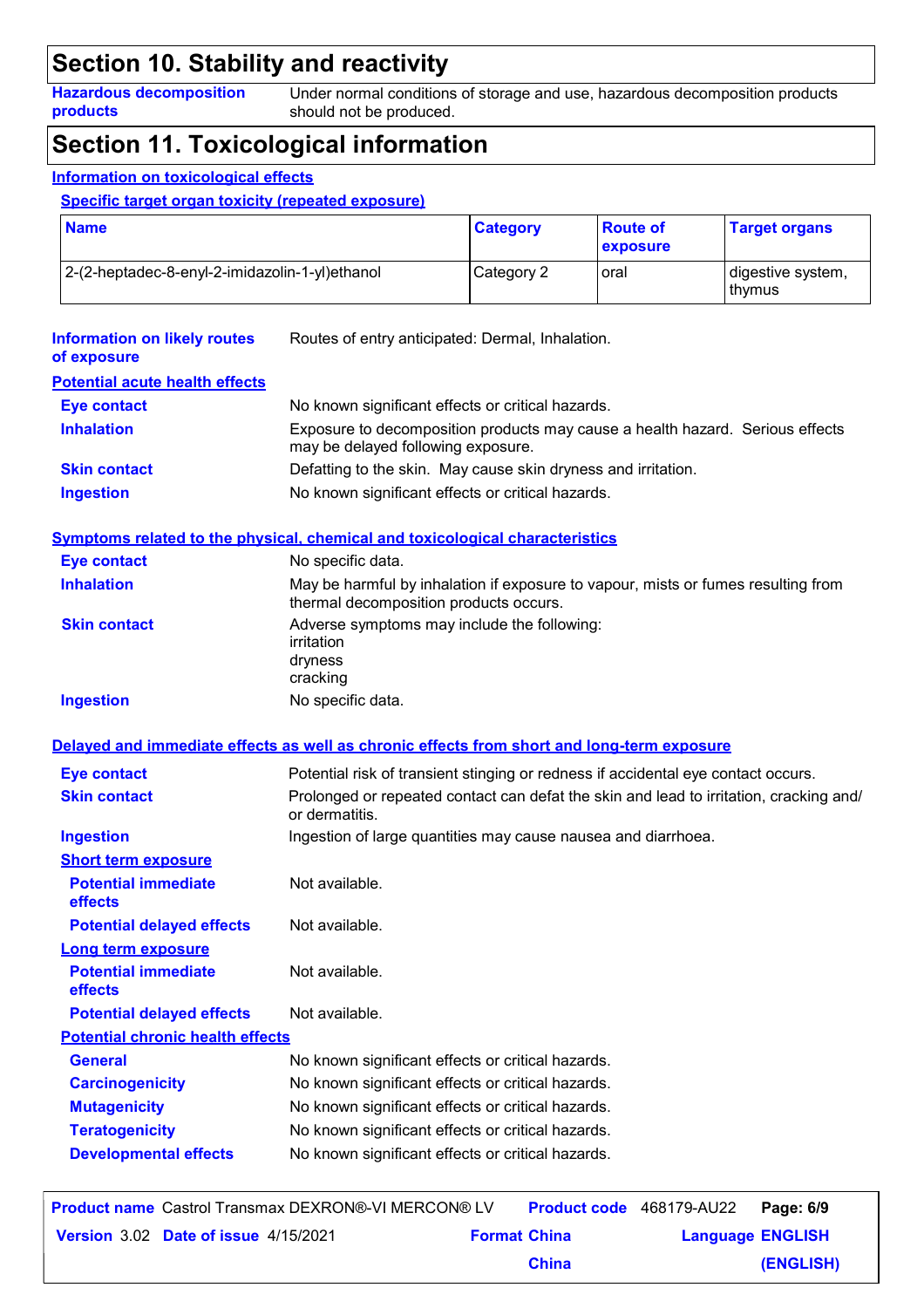### **Section 11. Toxicological information**

**Fertility effects** No known significant effects or critical hazards.

### **Section 12. Ecological information**

#### **Toxicity**

**Environmental effects** This material is harmful to aquatic life.

#### **Persistence/degradability**

Not expected to be rapidly degradable.

#### **Bioaccumulative potential**

This product is not expected to bioaccumulate through food chains in the environment.

| <b>Mobility in soil</b>                                 |                                                                                                                           |
|---------------------------------------------------------|---------------------------------------------------------------------------------------------------------------------------|
| <b>Soil/water partition</b><br><b>coefficient (Koc)</b> | Not available.                                                                                                            |
| <b>Mobility</b>                                         | Spillages may penetrate the soil causing ground water contamination.                                                      |
| <b>Other adverse effects</b>                            | No known significant effects or critical hazards.                                                                         |
| <b>Other ecological information</b>                     | Spills may form a film on water surfaces causing physical damage to organisms.<br>Oxygen transfer could also be impaired. |

### **Section 13. Disposal considerations**

### **Disposal methods**

The generation of waste should be avoided or minimised wherever possible. Significant quantities of waste product residues should not be disposed of via the foul sewer but processed in a suitable effluent treatment plant. Dispose of surplus and non-recyclable products via a licensed waste disposal contractor. Disposal of this product, solutions and any by-products should at all times comply with the requirements of environmental protection and waste disposal legislation and any regional local authority requirements. Waste packaging should be recycled. Incineration or landfill should only be considered when recycling is not feasible. This material and its container must be disposed of in a safe way. Care should be taken when handling emptied containers that have not been cleaned or rinsed out. Empty containers or liners may retain some product residues. Avoid dispersal of spilt material and runoff and contact with soil, waterways, drains and sewers.

### **Section 14. Transport information**

|                                      | <b>China</b>             | <b>IMDG</b>    | <b>IATA</b>                  |
|--------------------------------------|--------------------------|----------------|------------------------------|
| <b>UN number</b>                     | Not regulated.           | Not regulated. | Not regulated.               |
| <b>UN proper</b><br>shipping name    | $\overline{\phantom{a}}$ | -              | $\qquad \qquad \blacksquare$ |
| <b>Transport hazard</b><br>class(es) | $\overline{\phantom{a}}$ | -              | $\overline{\phantom{a}}$     |
| <b>Packing group</b>                 | $\overline{\phantom{a}}$ | -              | $\overline{\phantom{a}}$     |
| <b>Environmental</b><br>hazards      | No.                      | No.            | No.                          |
|                                      |                          |                |                              |

**Date of issue** 4/15/2021 **Format China All Language ENGLIS Product name** Castrol Transmax DEXRON®-VI MERCON® LV **Product code** 468179-AU22 Page: 7/9 | **Language ENGLISH (ENGLISH)** Product code 468179-AU22 Page: 7/9 **China**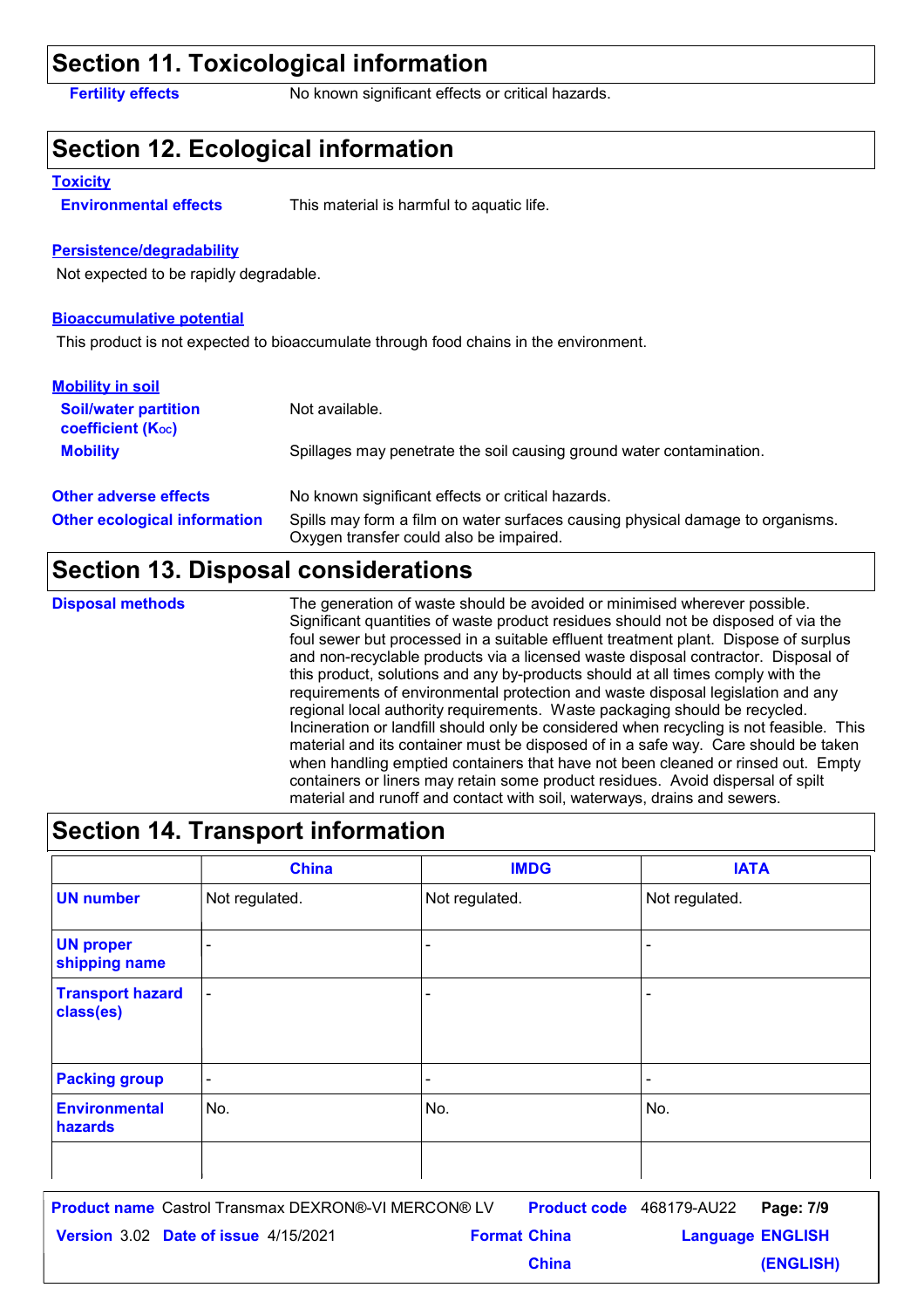| Section 14. Transport information |  |  |  |
|-----------------------------------|--|--|--|
| <b>Additional</b><br>information  |  |  |  |

**Special precautions for user** Not available. **Matters needing attention for transportation**

Ensure that any additional local government transport conditions are met

### **Section 15. Regulatory information**

**Safety, health and environmental regulations specific for the product** No known specific national and/or regional regulations applicable to this product (including its ingredients). **REACH Status** All components are active or exempted. All components are listed or exempted. All components are listed or exempted. All components are listed or exempted. At least one component is not listed. All components are listed or exempted. All components are listed or exempted. **United States inventory (TSCA 8b) Philippines inventory (PICCS) China inventory (IECSC) Canada inventory Australia inventory (AICS) Korea inventory (KECI) Japan inventory (ENCS)** For the REACH status of this product please consult your company contact, as identified in Section 1. **Taiwan Chemical Substances Inventory (TCSI)** All components are listed or exempted. **Regulation according to other foreign laws**

### **Section 16. Other information**

| <b>History</b>                    |                                                                                                                                                                                                                                                                                                                                                                                                                                                                                                                                                                                                                                                                                                                                                                                                                                                                                                                                                                                                                                                                |
|-----------------------------------|----------------------------------------------------------------------------------------------------------------------------------------------------------------------------------------------------------------------------------------------------------------------------------------------------------------------------------------------------------------------------------------------------------------------------------------------------------------------------------------------------------------------------------------------------------------------------------------------------------------------------------------------------------------------------------------------------------------------------------------------------------------------------------------------------------------------------------------------------------------------------------------------------------------------------------------------------------------------------------------------------------------------------------------------------------------|
| <b>Date of printing</b>           | 4/15/2021                                                                                                                                                                                                                                                                                                                                                                                                                                                                                                                                                                                                                                                                                                                                                                                                                                                                                                                                                                                                                                                      |
| Date of issue/Date of<br>revision | 4/15/2021                                                                                                                                                                                                                                                                                                                                                                                                                                                                                                                                                                                                                                                                                                                                                                                                                                                                                                                                                                                                                                                      |
| Date of previous issue            | 3/18/2021                                                                                                                                                                                                                                                                                                                                                                                                                                                                                                                                                                                                                                                                                                                                                                                                                                                                                                                                                                                                                                                      |
| <b>Version</b>                    | 3.02                                                                                                                                                                                                                                                                                                                                                                                                                                                                                                                                                                                                                                                                                                                                                                                                                                                                                                                                                                                                                                                           |
| <b>Prepared by</b>                | <b>Product Stewardship</b>                                                                                                                                                                                                                                                                                                                                                                                                                                                                                                                                                                                                                                                                                                                                                                                                                                                                                                                                                                                                                                     |
| <b>Key to abbreviations</b>       | ACGIH = American Conference of Industrial Hygienists<br>CAS Number = Chemical Abstracts Service Registry Number<br>GHS = Global Harmonised System<br>IATA = International Air Transport Association, the organisation<br>IMDG = International Maritime Organization Rules, rules governing shipment of<br>goods by water.<br>OEL = Occupational Exposure Limit<br>REACH = Registration, Evaluation, Authorisation and Restriction of Chemicals<br>Regulation [Regulation (EC) No. 1907/2006]<br>SDS = Safety Data Sheet<br>STEL = Short term exposure limit<br>TWA = Time weighted average<br>UN Number = United Nations Number, a four digit number assigned by the United<br>Nations Committee of Experts on the Transport of Dangerous Goods.<br>Varies = may contain one or more of the following 64741-88-4, 64741-89-5,<br>64741-95-3, 64741-96-4, 64742-01-4, 64742-44-5, 64742-45-6, 64742-52-5,<br>64742-53-6, 64742-54-7, 64742-55-8, 64742-56-9, 64742-57-0, 64742-58-1,<br>64742-62-7, 64742-63-8, 64742-65-0, 64742-70-7, 72623-85-9, 72623-86-0, |

| <b>Product name</b> Castrol Transmax DEXRON®-VI MERCON® LV |                     |              | <b>Product code</b> 468179-AU22 <b>Page: 8/9</b> |           |
|------------------------------------------------------------|---------------------|--------------|--------------------------------------------------|-----------|
| Version 3.02 Date of issue 4/15/2021                       | <b>Format China</b> |              | <b>Language ENGLISH</b>                          |           |
|                                                            |                     | <b>China</b> |                                                  | (ENGLISH) |